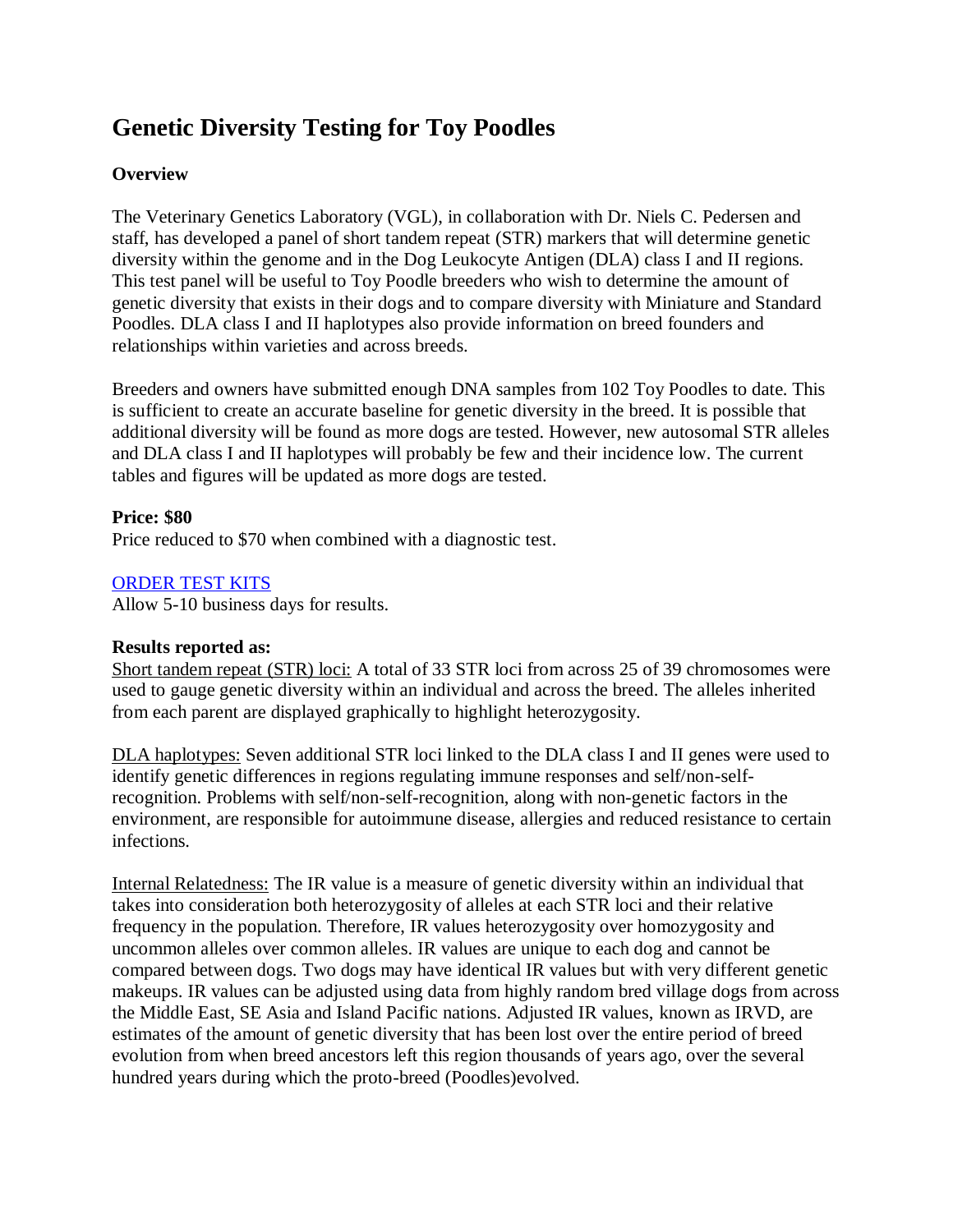## **I. Introduction**

#### **A. Breed history**

The history of the Toy Poodle is intimately tied up with that of the Standard Poodles. Although it is logical to assume that Standard Poodles came first, miniaturization of dogs has gone on for thousands of years and it is just as likely that various sizes of Poodles evolved in the same time according to different human needs. Standard Poodles would be used as hunting and working dogs, while Miniature and Toy varieties were used primarily for companionship.

The Standard Poodle is thought to have originated as a water fowl retriever in Germany rather than France where it is proclaimed the national dog. The name "Poodle" is the same as the German "pudel", which refers to splashing in water (e.g., water retrieving). Others believe that the Poodle is a descendent of the French Barbet. Regardless of its origin, the Poodle rapidly became one of the most popular dogs in Continental Europe with paintings of dogs identical to Poodles originating in Germany as early as the  $15<sup>th</sup>$  to  $16<sup>th</sup>$  century. Small dogs that look like Toy Poodles have been depicted in art going back to the first century.<sup>1</sup> The Standard Poodle was the principal pet dog in Spain in the 18th century and small Poodles were found in many royal households in France during this time.

The Poodle has been bred in several sizes and Standard, Miniature, and Toy Poodles are recognized by the American Kennel Club. The British Kennel Club also recognizes three sizes. The Fédération Cynologique Internationale (FCI) recognizes the three sizes variants but adds in the medium Poodle. The different sizes are not considered breeds, but rather varieties with the miniature and toy being merely smaller versions of the standard. Crosses between various sizes are allowed and offspring registered based on height at the withers. However, the trend is to select parents within the same size range more like breeds.

The Standard Poodle sets the size for the three (or four) different varieties of Poodles. Most kennel clubs state that an adult Standard Poodle must be over 15 inches (38 cm) at the shoulder, while the FCI sets the size for standards at 18-24 inches (45-60 cm). The adult Miniature Poodle must be 11-15 inches (28-38 cm) at the shoulder in registries other than the FCI, where the size range is 11-14 inches (28-35 cm). The slightly smaller size range for Miniature Poodles and higher size range for Standard Poodles in the FCI is to allow for the Medium (Moyen) variety at 14-18 inches (35-45 cm). Toy Poodles are from 7-10 inches (17.8-25.4 cm) in height and 6-9 lbs (3-4 kg) in weight.

There is a theory that Maltese or Havanese may have been crossed to poodles prior to the 1800's to produce Toy Poodles as suggested by the silky coats found in early toys.<sup>1</sup> The present DNAbased study also boosts this theory. The first Toy Poodles depicted in Europe were usually white or white with markings and used to hunt truffles or act as companions. Small white toys from the European continent are thought to have been the foundation for the breed in both the UK and the US. Toy Poodles (which were white) were established as a breed in the United States as far back as 1896 and the first Toy champion was recorded in 1910. Shortly after that time Toy Poodles were accepted as a breed by the AKC, separate from other Poodles. These early Toys were small (3.5 to 5 lbs.) and did not have the same type as the Miniature and Standard Poodles. The breed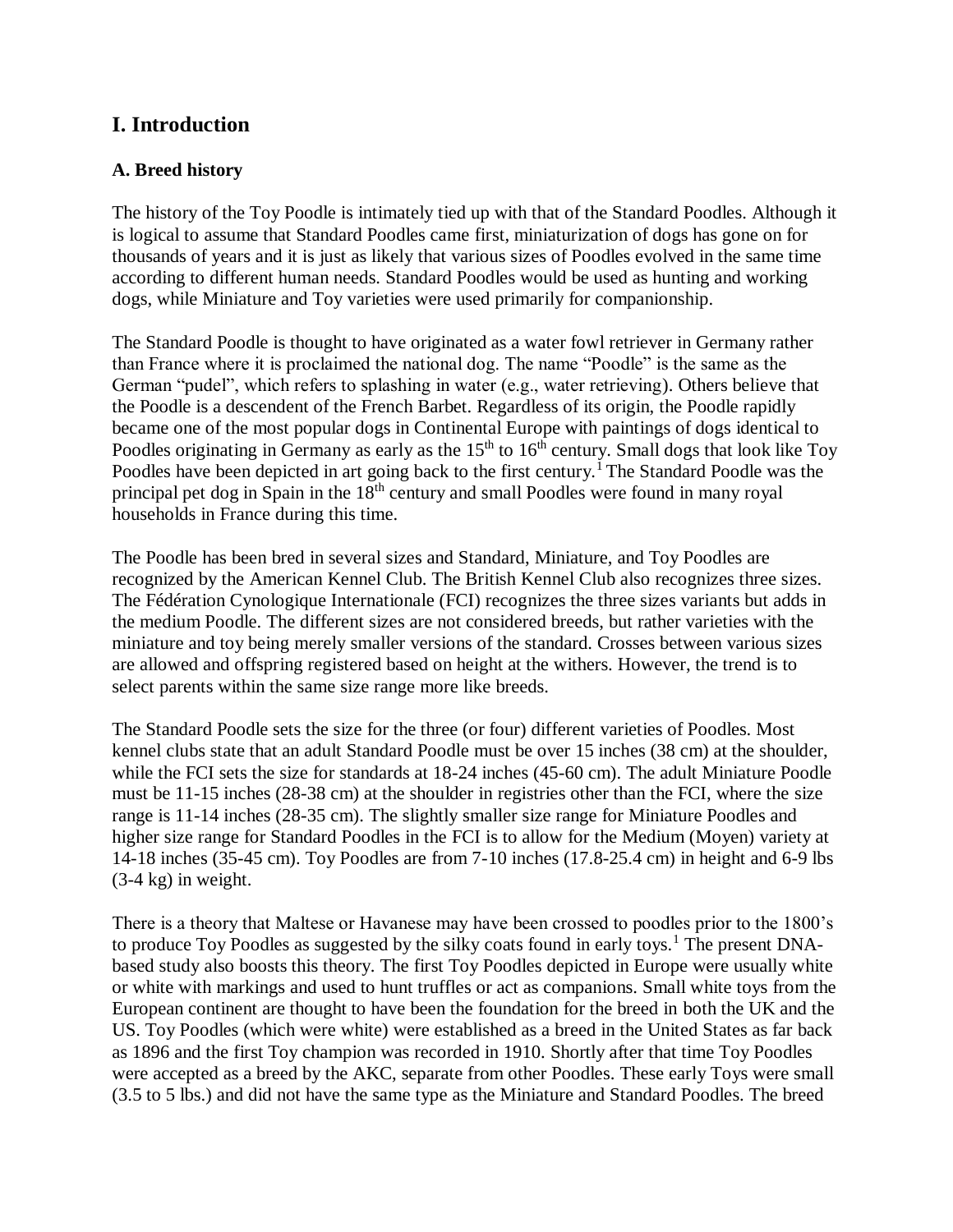standard proposed by the International Toy Poodle Club in Philadelphia was published by the AKC in the official book of breed standards in 1929 and had a required weight maximum of 12 pounds. A height maximum of 10 inches was added subsequently to prevent larger dogs from dominating in shows<sup>1</sup>.

According to Mackey Irick ("The New Poodle", 1986), $<sup>1</sup>$  many US Toy Poodles can be traced</sup> back to CH Happy Chappy, born in 1932 bred by Florence Orsie. Happy Chappy is also the sire of the first colored Toy champion, a silver produced by breeding him to a silver miniature. In 1940, registration papers were revoked for these inter-variety offspring with the argument that these dogs were not true Toy Poodles. Research presented by EE. Ferguson to the AKC resulted in a reversal of this decision, and Toy Poodles were placed within the Poodle breed as a size variety instead of as a separate breed in 1943.

Between the 1940s and the 1980s many Toy to Miniature crosses were done to try to improve the type of the existing Toy Poodles and add new colors. This type of breeding continued until the 1970's or 1980's, after which most breeding was kept mainly within the variety and within colors<sup>1</sup>. Although the result of crossing the original Toys to Miniatures improved head, length of leg, length of body, and coat, it has made it difficult to produce well typed dogs within the desired height of 9.5 to 10 inches at the shoulder. The height issue continues to be one of the biggest challenges for breeders<sup>2</sup>. The Toy Poodle continues to have several different colors that succeed in the show ring and strict within color breeding is no longer the norm.<sup>3</sup> Combinations of red/black, brown/black, black/white, silver/white are more commonly found together in pedigrees than others.

<sup>1</sup>Mackey J. Irick, Jr. "The New Poodle 6<sup>th</sup> Edition", Chapter Howell Book House, New York, NY 1986

<sup>2</sup>Christi McDonald, "Toy Poodles: 40 years ago and Today", Poodle Variety April-June 2016, p 114

<sup>3</sup>Christi McDonald, "Beyond Black and White", Poodle Variety July-September 2016 p 12.

# **II. Baseline genetic diversity testing and what it tells us about Toy Poodles**

#### **A. Allele frequencies in Toy Poodles at select autosomal STR loci**

Autosomal STR loci are highly polymorphic and have great power to determine genetic differences among individuals and between breeds. Table 1 lists the alleles that have been identified in all Toy Poodles tested to date at each of the 33 autosomal STR loci and their incidence in the study population.

Table 1: STR alleles from 33 genomic loci and their frequencies in Toy Poodles

[\(link to table 1\)](https://www.vgl.ucdavis.edu/services/dog/GeneticDiversityInToyPoodlesSTRInfo.php)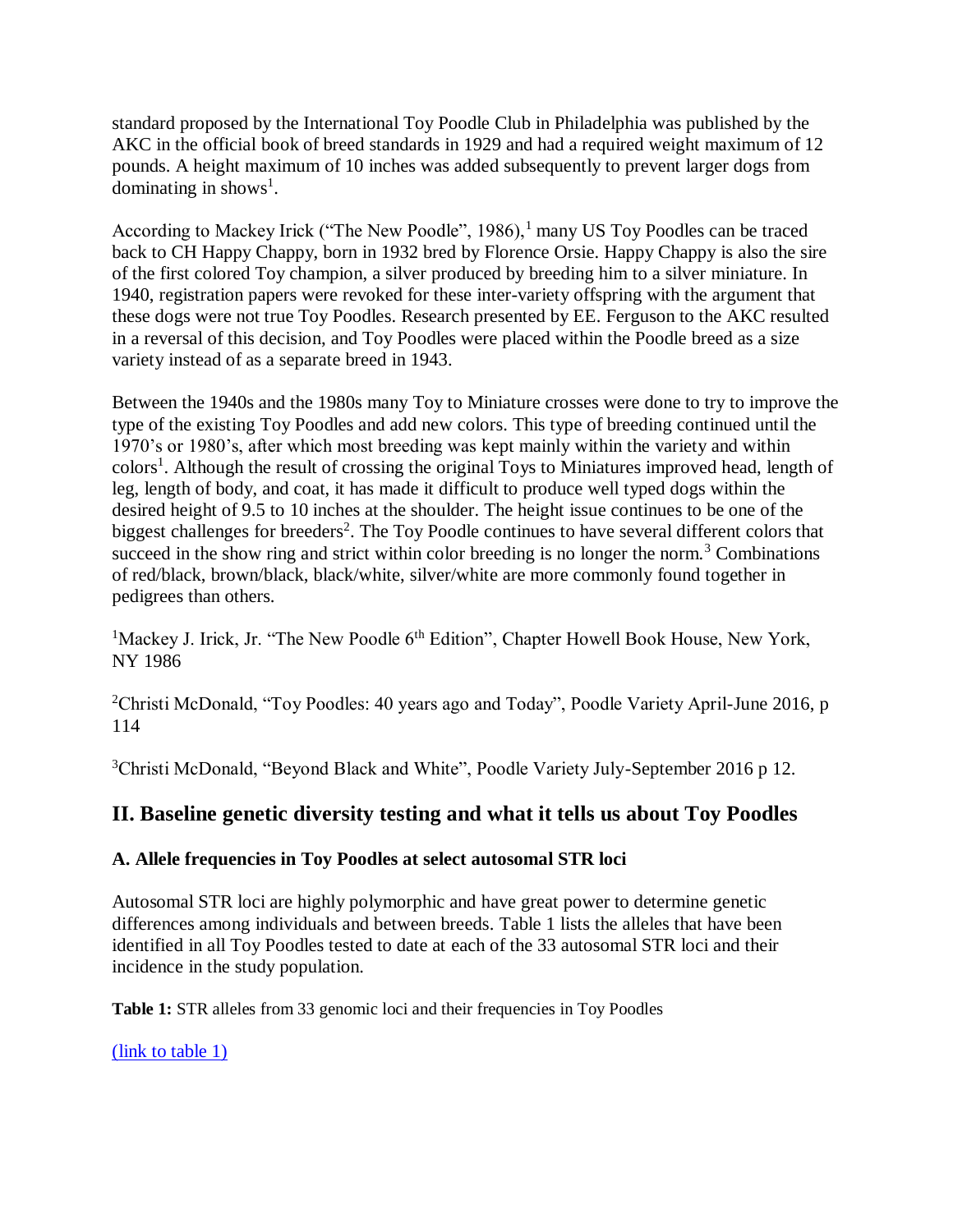#### **B. The use of genomic allele frequencies to determine breed for a breed-wide standard genetic assessment of individual heterozygosity**

A standard genetic assessment of heterozygosity proposed by Wright can be determined from alleles and their frequencies for each STR locus in the genome (Table 1) across all 33 loci (Table 2). These measurements include average # alleles/locus (Na), average # effective alleles/locus (Ne), observed heterozygosity (Ho), expected heterozygosity (He) and a coefficient of inbreeding (F) (Table 2). Although a breed may possess a large number of alleles at each locus (Na), a proportion of them may contribute disproportionately to heterozygosity (Ne). A breed with low genetic diversity will often have a low Na and Ne. The observed heterozygosity is the actual diversity that is present in a breed based on the allele frequencies at the 33 STR loci. The expected heterozygosity is the genetic diversity that would exist in a population that is in Hardy-Weinberg equilibrium (i.e., puppies are offspring of the least related individuals in the population being studied). The F value is a coefficient of inbreeding based on He and Ho, i.e. F=1-Ho/He. If Ho and He are equal,  $F=0$  and the population in in HWE. The F value will be positive when there is a deficiency of heterozygotes (i.e., more heterozygotes expected than were observed) and negative where there is an excess of heterozygotes.

The average number of alleles/loci (Na) for the Toy Poodles was 8.42, which is higher than many other pure breeds, but not as high as for the parent breed (Standard Poodle Na=8.91). The average number of alleles/locus (Ne) that contributed most to heterozygosity was 4.09, again higher than many pure breeds that have been studied to this point, and even higher than for Standard Poodle (Ne =3.49). The observed and expected heterozygosity (Ho=0.709 and He=0.729) were also higher than most other breeds. The values for Ho and He yielded a breedwide coefficient of inbreeding (F) close to zero (0.025). Therefore, standard genetic assessment values indicate that Toy Poodles have a high degree of breed-wide genetic diversity (high Na and Ne) and that breeders are doing a good job of maintaining heterozygosity by choosing (on average) the least possible related parents. However, the standard genetic assessment of Wright provides average values for the population and does not measure the degree of heterozygosity of individual Toy Poodles. This is better determined by measuring the relatedness of a dog's parents based on looking at allele frequencies in a different manner, i.e. internal relatedness (IR).

|           | N. | Na l | <b>Ne</b>                                     | Ho | <b>He</b> |  |
|-----------|----|------|-----------------------------------------------|----|-----------|--|
|           |    |      | <b>Mean</b> 142 8.697 4.179 0.706 0.733 0.037 |    |           |  |
| <b>SE</b> |    |      | $0.522$ 0.241 0.016 0.015 0.010               |    |           |  |

**Table 2.** Standard genetic assessment of breed-wide heterozygosity using allele frequencies (Table 1) (Updated October 10, 2019)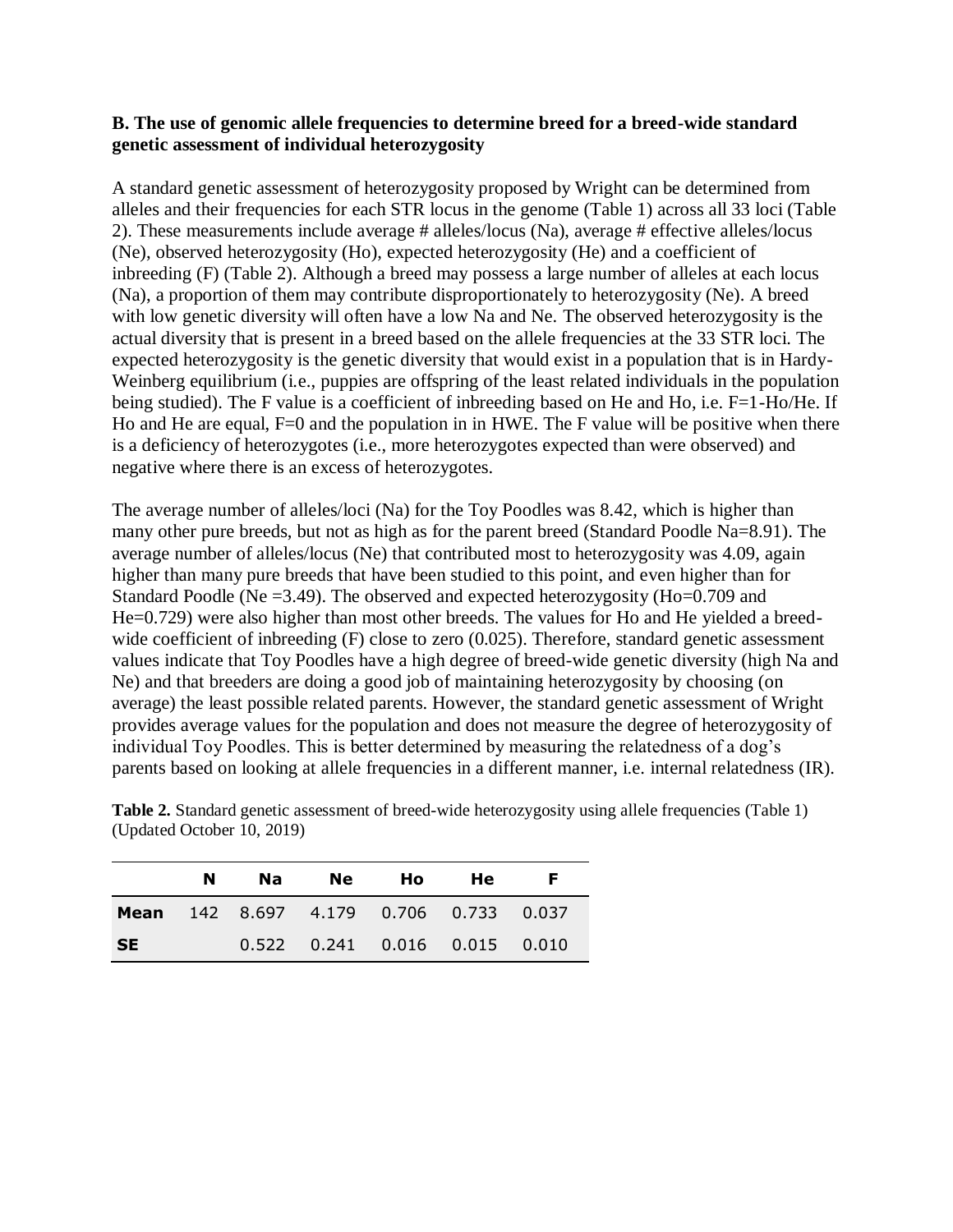#### **C. Differences in population structure within a breed and between related breeds as determined by principal coordinate analysis (PCoA)**

Principal coordinate analysis (PCoA) compares alleles and their frequency at the 33 STR loci between individual dogs in the population and creates a multi-dimensional graph of their relatedness. Each dog is a point in the graph and the distances between points is a measure of their relatedness to each other. The closer two points are to each other, the more closely they are related. Because it is hard to display results in a multi-dimensional graph, two planes of the graph that most accurately display relationships are chosen to make a two-dimensional graph. This is usually coordinates 1 and 2. Figure 1 shows the relatedness of 102 Toy Poodles. The 102 dogs are obviously of the same breed, because they cluster loosely together. However, the cluster is not tight around the XY axis and there are many outliers. This indicates considerable genetic differences between individuals.



**Figure 1.** PCoA of Toy Poodles by reported color based on the 33 STRs (click to enlarge)

Principal coordinate analysis can also be used to determine how two populations have genetically differentiated from each other over time. Figure 2 shows a PCoA plot of 102 Toy Poodles and 2003 Standard Poodles using 33 genome-wide STR markers. The two varieties of Poodles are clearly related, given their proximity to each other on the plot, but are genetically distinguishable. However, several Standard Poodles are found within the Toy Poodle population, indicating that they are much more closely related to Standard than Toy Poodles. *(This last statment needs clarification/correction and will be updated.)*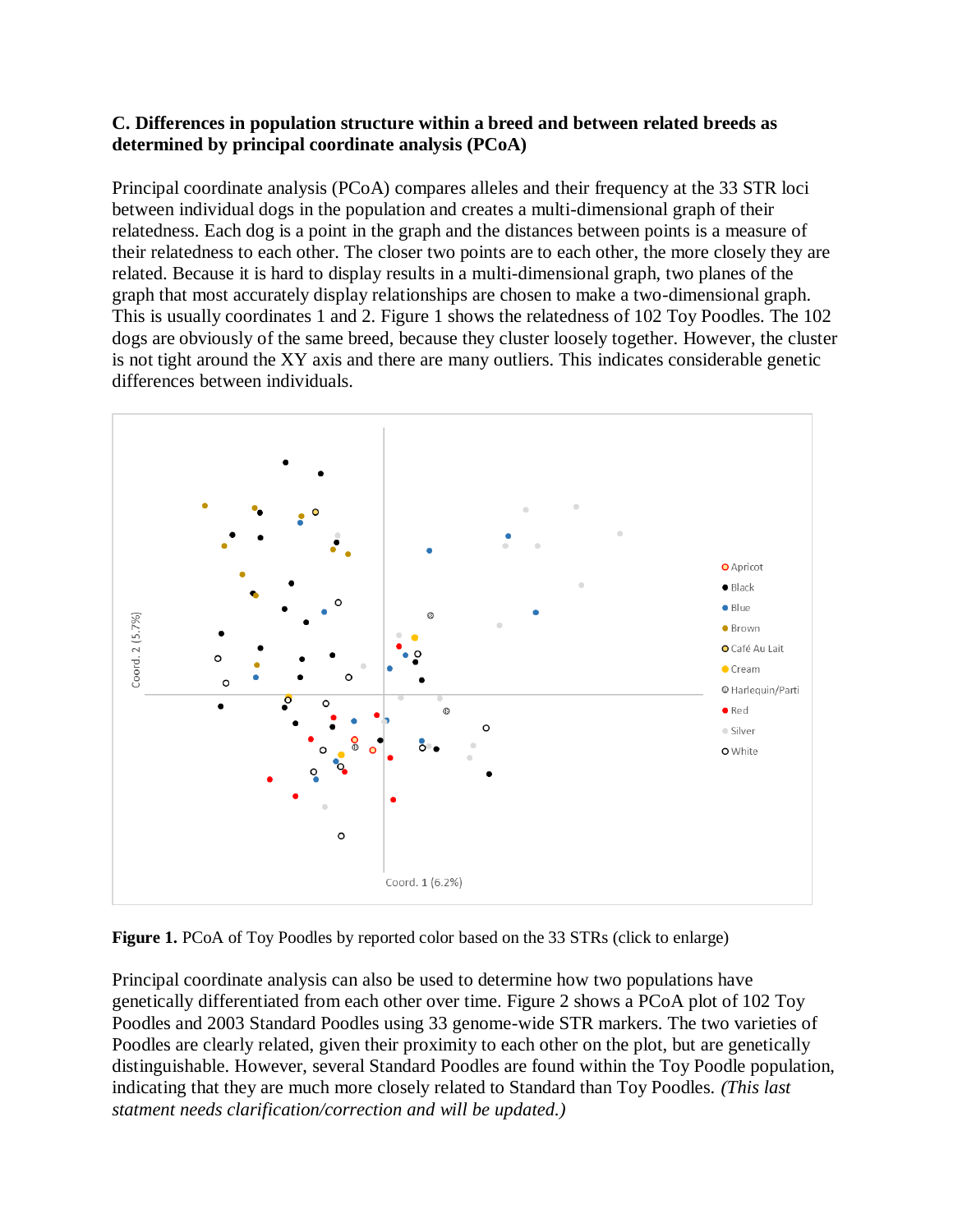

**Figure 2.** PCoA of Toy Poodles (n=102) combined with Standard Poodles (n=2003) based on the 33 **STRs** 

## **III. The use of genomic STR loci allele frequencies to determine internal relatedness (IR)**

#### **A. Internal relatedness (IR) of individuals and the population as a whole**

The genetic assessments given in Tables 1 and 2 refer to the population, and not to individual dogs. Moreover, assessments based on allele frequency alone do not weight the contributions of common vs uncommon alleles to genetic diversity. Internal Relatedness (IR) is a calculation that gives more weight to rare and uncommon alleles and has been often used as a measure of the genetic differences of an individual's parents. IR values are therefore a measure of heterozygosity contributed by each parent. The lower the IR score, the more outbred the individual, and the higher the score, the more inbred. IR scores of all individuals in a population can be graphed to form a curve ranging from  $-1.0$  to  $+1.0$ . A dog with a value of  $-1.0$  would come from parents that were totally unrelated at every locus, while dogs with an IR value of  $+1.0$ have parents that were genetically identical at every locus.

The IR curve for Toy Poodle was bi-modal, with a large first peak and second small peak (Fig. 3, red line). The mean of internal relatedness calculated for 102 Toy Poodles from North America and other parts of the worldwas 0.028, with individuals ranging from -.234 to +0.366 (Table 3; Fig. 3). IR values as high as +0.366 were uncommon and most of the breeds had values below +0.20. An IR value of +0.25 would equal offspring of parents that were full siblings, provided that the parents of the full siblings were randomly bred. IR values >0.25 occur when the parents of the full sibling parents were themselves highly inbred.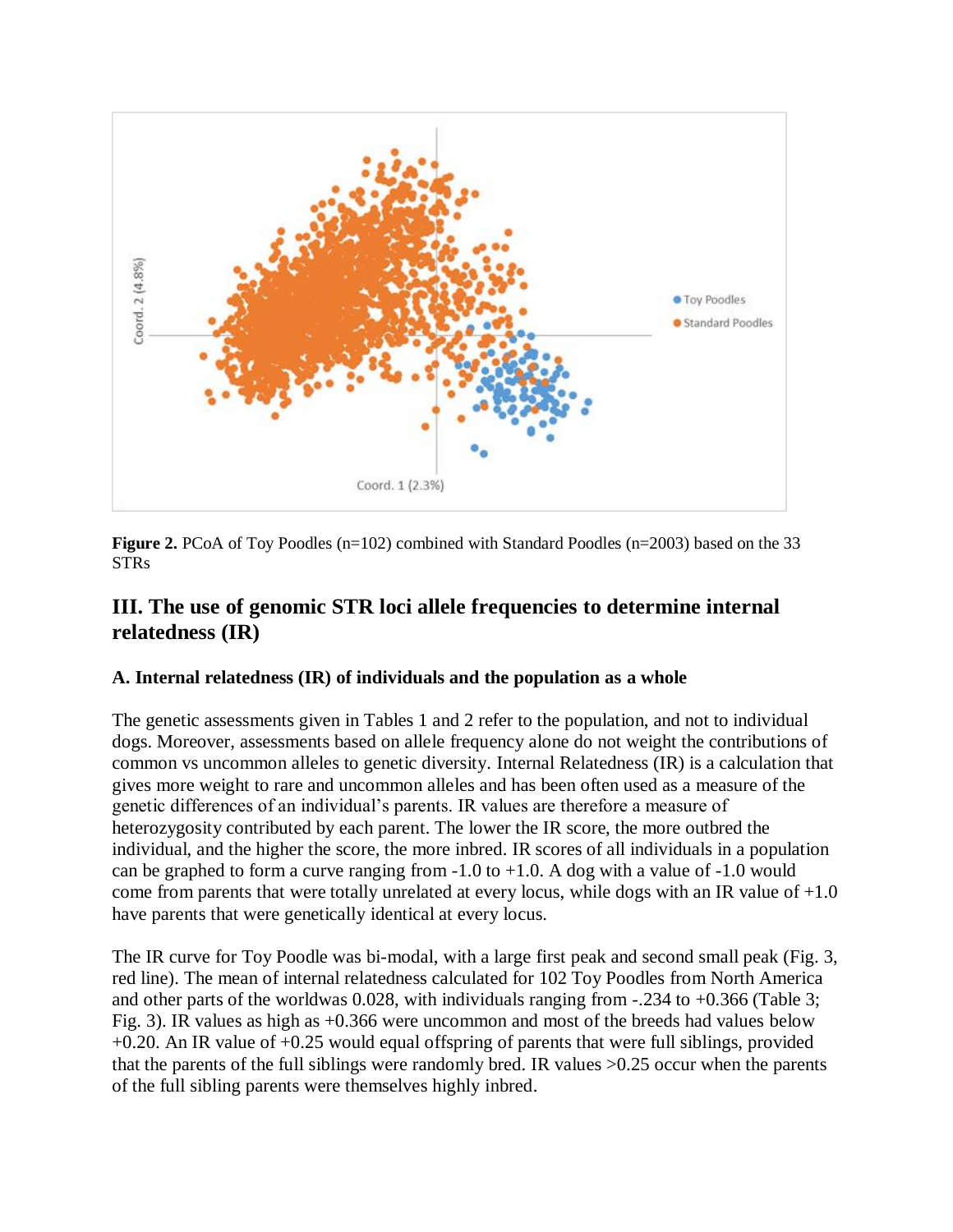Although standard genetic assessment values indicate that Toy Poodles are being randomly bred, the IR values suggest that one-fourth of Toy Poodles have IR values ranging from 0.102 to 0.366. Higher scoring dogs in this population are responsible for the smaller second peak in the IR graph (Fig. 2). The effect of these more inbred dogs is counteracted by an equal population of dogs with IR values below -0.160 to -0.234. This leaves one-half of the population with IR values from -0.060 to +0.102, which represent individuals with reasonably unrelated parents.

**Table 3.** IR vs IRVD comparison for Toy Poodles (n=102)

|               | IR       | <b>IRVD</b> |
|---------------|----------|-------------|
| Min           | $-0.234$ | $-0.138$    |
| 1st Qu        | $-0.060$ | 0.038       |
| Mean          | 0.028    | 0.136       |
| <b>Median</b> | 0.013    | 0.132       |
| 3rd Qu        | 0.102    | 0.204       |
| <b>Max</b>    | 0.366    | 0.564       |



**Figure 3.** Distribution of IR estimated in Toy Poodles (n=102) based on intra-breed diversity (red), compared with IR adjusted to diversity lost during breed development (blue). Lost diversity was determined by comparing allele frequencies at the same loci between Toy Poodles and village dogs from the Middle East, SE Asia, and the Islands Pacific. Village dogs were the most diverse population studied.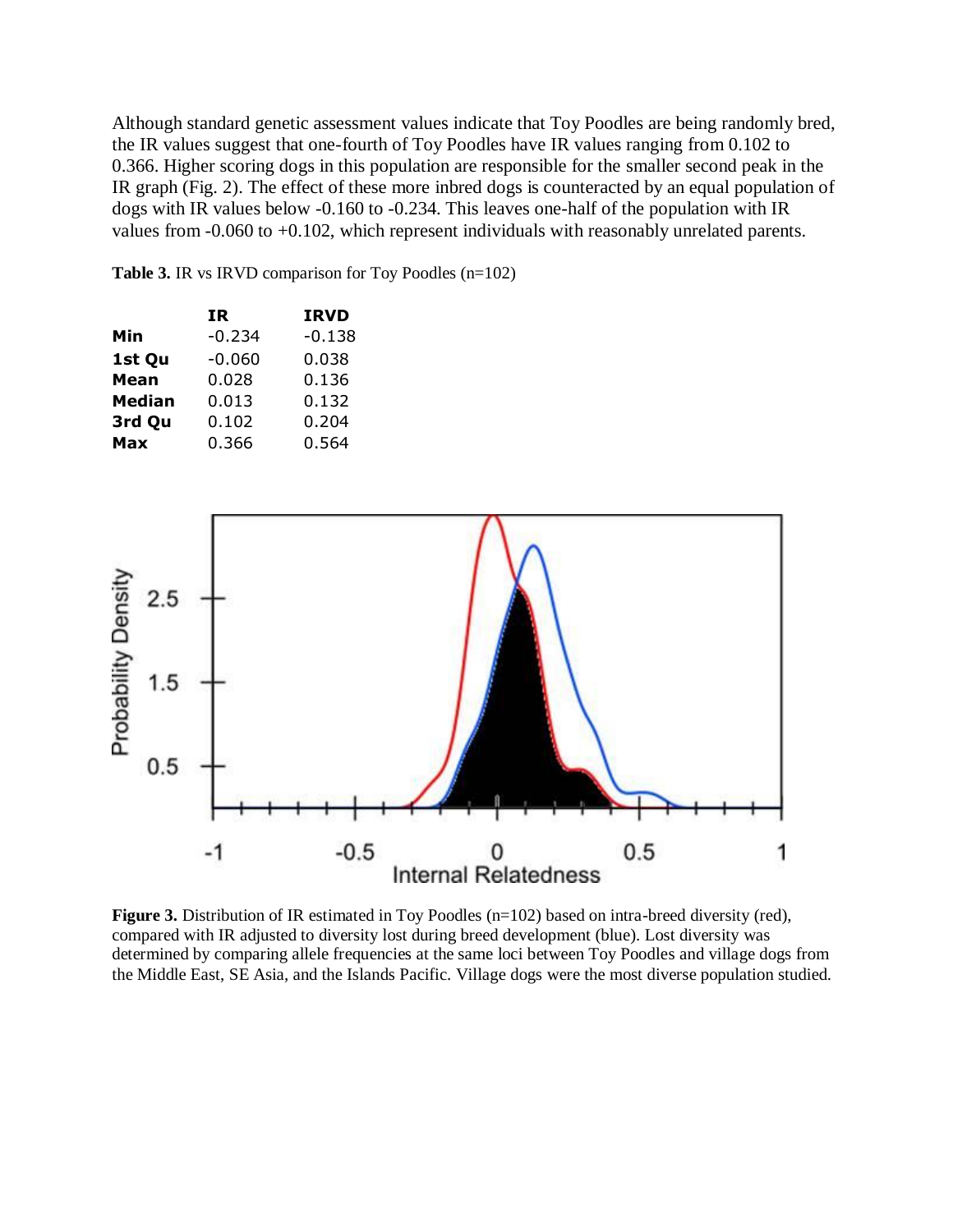#### **B. IRVD values as a measure of genetic diversity lost during the entire period of breed evolution from earliest ancestors to present**

The IR values can be adjusted in such a way as to provide an estimate of total genetic diversity lost from the earliest ancestors of the breed to present time. This is done by using allele frequencies obtained from DNA of present day village dogs from the Middle East, SE Asia and Island Pacific nations. These dogs are the most random bred and genetically diverse population that has been studied to date and is the origin of almost all modern breeds. The adjusted IR value is known as IR-village dogs or IRVD.

The IRVD values for Toy Poodles are shown in Fig. 3 (blue line). The mean IRVD was 0.136 for the population, with individuals ranging from -0.138 to 0.564 (Fig. 3). The shift to the right in IRVD values was not nearly as pronounced as it has been for several other breeds that are participating in genetic diversity testing at the VGL and indicates that Toy Poodles have retained a greater amount of the overall diversity still present in village dogs than other breeds. An estimate of the amount of diversity in dogdom that still exists in Toy Poodles can be made by comparing the blackened area under the two curves with the area of the blue curve. This is around 60%, which is among the highest amount of retained diversity that we have observed and comparable to Miniature Poodles.

# **III. DLA Class I and II Haplotype frequencies**

The DLA consists of four gene rich regions (classes I-IV) making up a small part of canine chromosome 12. Two of these regions contain genes that help regulate normal cell- (Class I) and antibody-mediated (Class II) immunity. Polymorphisms in these regions have also been associated with abnormal immune responses responsible for autoimmune diseases. The Class I region contains several genes, but only one, DLA-88, is highly polymorphic (with many allelic forms) and is therefore most important for immune regulation. Specific alleles at the four STR loci associated with the DLA88 are linked together in various combinations, forming specific haplotypes (Table 4). Groups of genes and their alleles inherited as a block, rather than singly, are called haplotypes. The class II region also contains several genes, three of which are highly polymorphic, DLA-DRB1, DLA-DQB1 and DLA-DQA1. Specific alleles at STR loci associated with each of the three Class II genes are strongly linked and inherited as a single block or haplotype (Table 5). One haplotype comes from each of the parents. Specific class I and II haplotypes are often linked to each other and inherited as a genetic block with limited recombination over time. Therefore, DLA class I and II haplotypes can be viewed as reasonable surrogate markers for breed founders.

Determining DLA class I and II haplotypes is often done by sequencing regions containing the desired alleles. This is a cumbersome and expensive procedure. The use of SNPs for measuring diversity in this region is also extremely difficult, given the high level and complexity of genetic polymorphism between various alleles. Fortunately, STRs are strongly associated with specific genes in the DLA region and can be used instead of SNPs or sequencing to identify and compare various genetic differences (i.e. haplotypes) in these regions. Four STR markers are used to identify DLA class I haplotypes and three STRs for DLA class II haplotypes.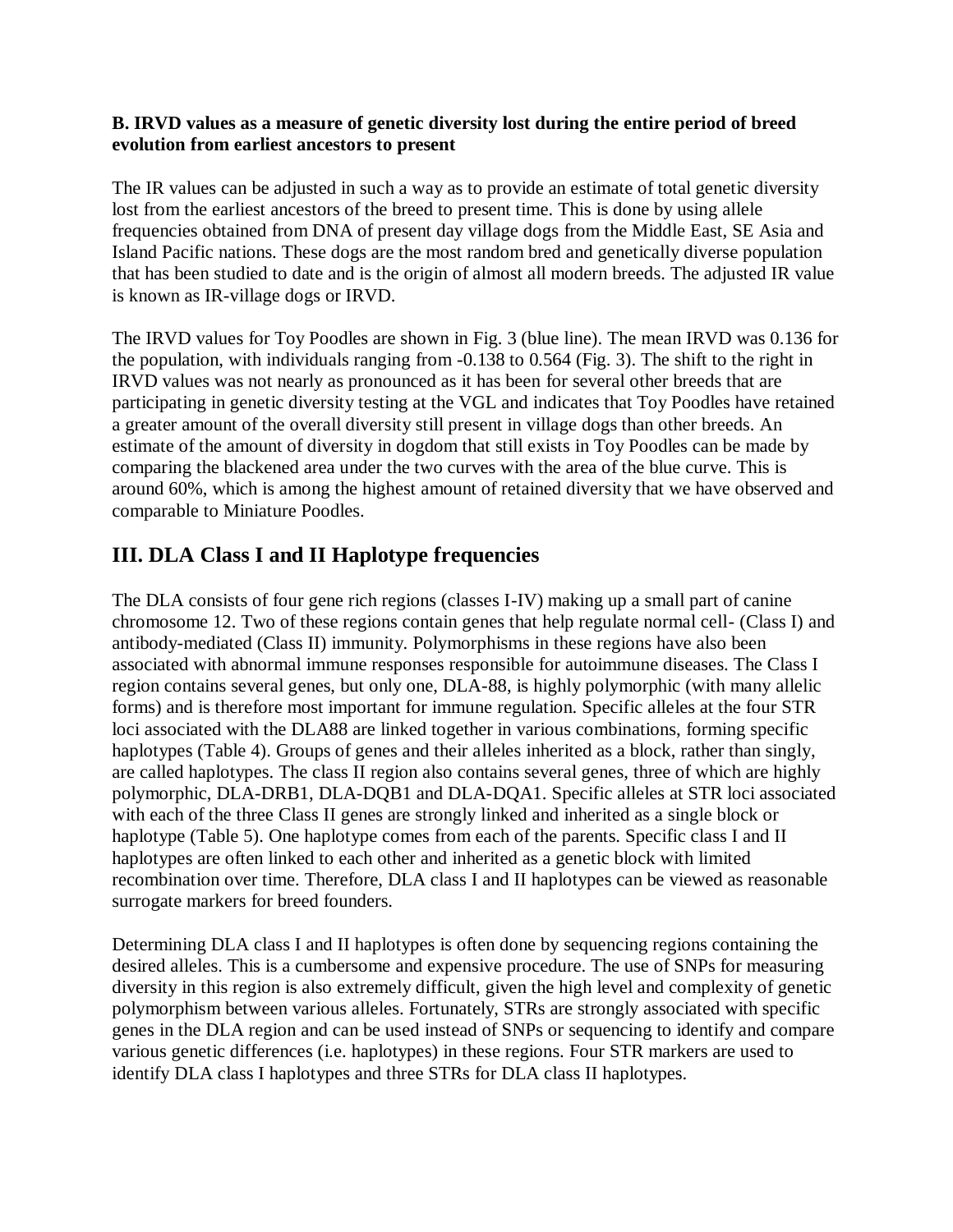The STR-based haplotype nomenclature used in this breed diversity analysis is based on numerical ranking with the first haplotypes identified in Standard Poodles being named 1001, 1002, ... for class I haplotypes and 2001, 2002, ... for class II haplotypes. It is common for various dog breeds to share common and even rare haplotypes, depending on common ancestry.

#### **A. DLA class I and II haplotype diversity in Toy Poodles**

We have identified 32 distinct DLA Class I and 20 distinct DLA Class II haplotypes in 102 Toy Poodles tested to date (Table 4). These STR-based haplotypes are strongly associated with haplotypes that have been determined by sequencing of DLA-88, DRB1, DQB1, and DQA1 genes. Given the number of dogs tested, it is likely that additional haplotypes will be identified, but few and at low incidence.

|              |                  | DLA Class I Haplotype Frequencies (Updated Oct 10, 2019) |
|--------------|------------------|----------------------------------------------------------|
| <b>DLA1#</b> | <b>STR types</b> | Toy Poodle (n=142)                                       |
| 1001         | 380 373 281 182  | 0.035                                                    |
| 1002         | 380 365 281 181  | 0.007                                                    |
| 1005         | 389 371 277 181  | 0.018                                                    |
| 1006         | 387 375 293 180  | 0.004                                                    |
| 1008         | 386 373 289 182  | 0.018                                                    |
| 1009         | 382 377 277 184  | 0.077                                                    |
| 1011         | 376 365 281 180  | 0.021                                                    |
| 1012         | 388 369 289 188  | 0.028                                                    |
| 1013         | 392 373 289 186  | 0.070                                                    |
| 1014         | 375 373 287 178  | 0.049                                                    |
| 1016         | 382 371 277 178  | 0.032                                                    |
| 1018         | 375 373 287 186  | 0.285                                                    |
| 1020         | 388 369 289 184  | 0.014                                                    |
| 1021         | 380 373 289 186  | 0.004                                                    |
| 1028         | 376 369 291 186  | 0.021                                                    |
| 1031         | 382 371 277 186  | 0.007                                                    |
| 1035         | 386 373 277 184  | 0.004                                                    |
| 1036         | 389 365 289 180  | 0.018                                                    |
| 1040         | 380 371 277 186  | 0.004                                                    |
| 1045         | 376 371 277 186  | 0.032                                                    |
| 1053         | 382 377 277 186  | 0.004                                                    |
| 1068         | 380 373 287 181  | 0.011                                                    |

Table 4. Toy Poodle DLA class I and class II haplotypes and their frequencies.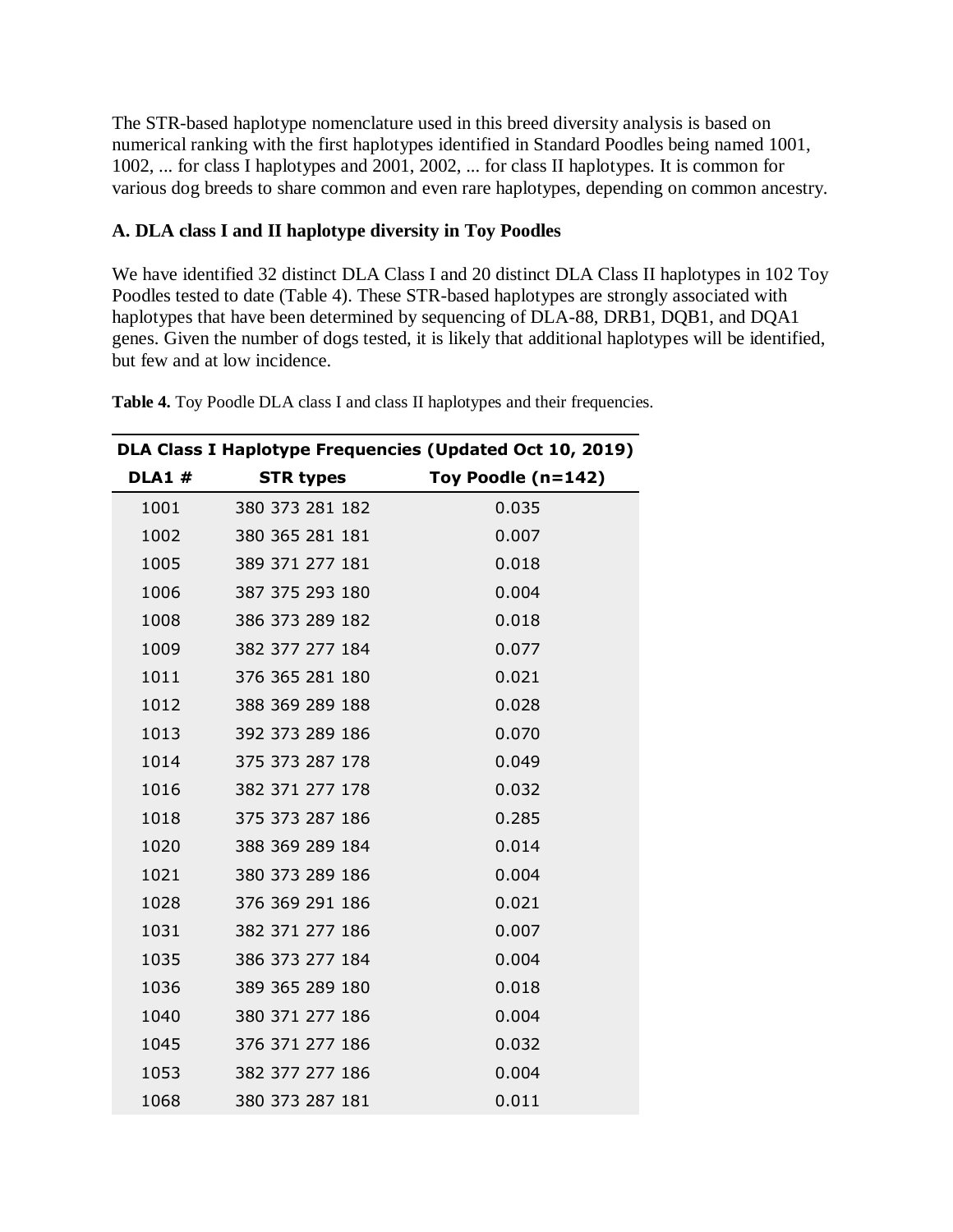| 1105 | 382 379 277 178 | 0.067 |  |
|------|-----------------|-------|--|
| 1107 | 376 375 293 183 | 0.014 |  |
| 1109 | 381 379 291 186 | 0.042 |  |
| 1111 | 387 378 287 182 | 0.074 |  |
| 1168 | 382 379 289 186 | 0.004 |  |
| 1182 | 382 369 289 176 | 0.007 |  |
| 1183 | 382 377 287 182 | 0.004 |  |
| 1184 | 386 371 277 178 | 0.004 |  |
| 1185 | 388 365 289 188 | 0.004 |  |
| 1186 | 389 365 289 186 | 0.007 |  |
| 1187 | 389 371 289 176 | 0.004 |  |
| 1188 | 395 377 277 184 | 0.004 |  |
| 1203 | 378 375 293 180 | 0.004 |  |
| 1204 | 378 375 293 181 | 0.004 |  |

**DLA Class II Haplotype Frequencies (Updated Oct 10, 2019)**

| <b>DLA2#</b> | <b>STR types</b> | Toy Poodle (n=142) |
|--------------|------------------|--------------------|
| 2001         | 343 324 284      | 0.007              |
| 2003         | 343 324 282      | 0.430              |
| 2005         | 339 322 280      | 0.004              |
| 2007         | 351 327 280      | 0.004              |
| 2008         | 339 327 276      | 0.067              |
| 2009         | 351 324 280      | 0.035              |
| 2011         | 345 322 284      | 0.021              |
| 2012         | 345 322 280      | 0.053              |
| 2014         | 339 322 284      | 0.028              |
| 2015         | 339 327 280      | 0.035              |
| 2016         | 339 323 284      | 0.014              |
| 2017         | 343 322 280      | 0.004              |
| 2021         | 339 324 268      | 0.067              |
| 2022         | 339 327 282      | 0.011              |
| 2024         | 343 323 280      | 0.085              |
| 2025         | 351 321 280      | 0.018              |
| 2027         | 343 325 284      | 0.004              |
| 2037         | 341 327 280      | 0.007              |
| 2040         | 345 327 280      | 0.028              |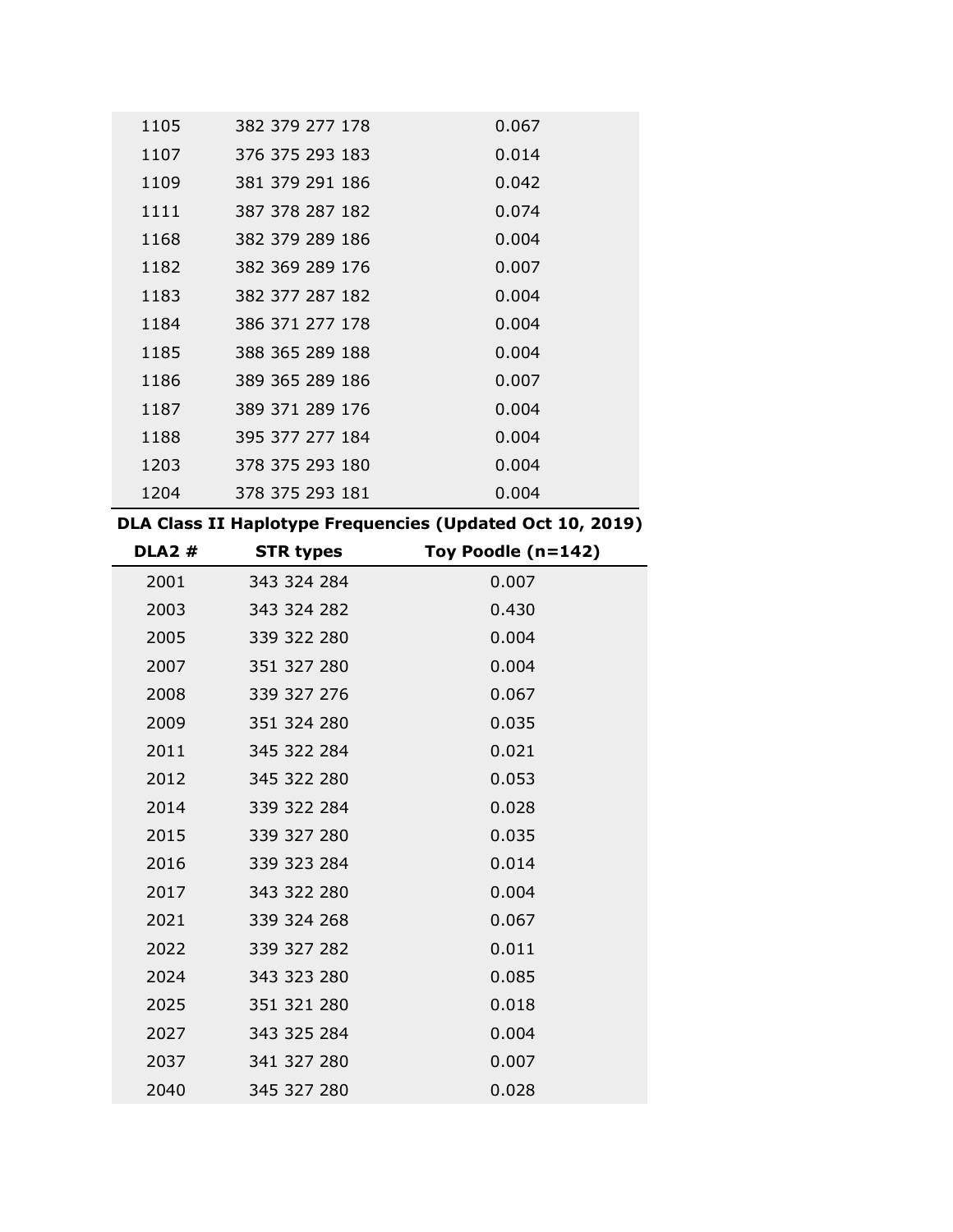| 2050 | 341 327 284 | 0.046 |
|------|-------------|-------|
| 2053 | 343 324 280 | 0.014 |
| 2068 | 339 327 284 | 0.014 |
| 2094 | 339 322 276 | 0.004 |
| 2104 | 341 323 284 | 0.004 |

The Toy, Miniature and Standard Poodles have the highest number of DLA class I and II haplotypes of any other pure breeds studied to date. The number of DLA class I and II haplotypes will probably increase a little with the testing of more dogs, but the incidence of any additional haplotypes in the breed is likely to be low. The large number of DLA class I and II haplotypes indicate that many different founders have been involved in the breed's evolution. As expected, the most DLA class I haplotypes are shared with Miniature and Standard Poodles, but the third most class I haplotype sharing is with the Havanese. Class II haplotype sharing is also common with other small breeds such as the Biewer-type terriers, Yorkshire terrier, Bulldog and the larger Flat Coated Retriever (Table 5).

**Table 5.** Table demonstrating DLA class I and II haplotype sharing between Toy Poodles and several other breeds including the Standard and Miniature Poodles.

|              |                         |                                  |                                                               |                     |                                                         |            |                                                                        |                    |                                 |           |                   | DLA Class I Haplotype Frequencies (Updated May 24, 2018)        |           |                          |                                        |                      |                                               |                                           |                                               |                           |                                                                       |                            |                                                               |                 |                                                        |                            |
|--------------|-------------------------|----------------------------------|---------------------------------------------------------------|---------------------|---------------------------------------------------------|------------|------------------------------------------------------------------------|--------------------|---------------------------------|-----------|-------------------|-----------------------------------------------------------------|-----------|--------------------------|----------------------------------------|----------------------|-----------------------------------------------|-------------------------------------------|-----------------------------------------------|---------------------------|-----------------------------------------------------------------------|----------------------------|---------------------------------------------------------------|-----------------|--------------------------------------------------------|----------------------------|
| DLA1#        | <b>STR</b> types        | Alaskan<br>Klee Kai<br>$(n=459)$ | <b>Black</b><br><b>Russian</b><br><b>Terrier</b><br>$(n=109)$ | Shiloh<br>$(n=115)$ | Shepherd Retriever Agar<br>$(n=125)$ $(n=33)$           |            | Labrador Magyar American Japanese Golden Doberman<br>Akita<br>$(n=79)$ | Akita<br>$(n=308)$ | Retriever Pinscher<br>$(n=690)$ | $(n=429)$ | Flat<br>$(n=341)$ | <b>Coated</b> Havanese Samoyed<br>Retriever $(n=374)$ $(n=278)$ |           | <b>Miniature Swedish</b> | Poodle Vallhund<br>$(n=242)$ $(n=110)$ | Poodle<br>$(n=2083)$ | <b>Giant</b><br><b>Schnauzer</b><br>$(n=158)$ | Polish<br>Lowland<br>Sheepdog<br>$(n=16)$ | English<br><b>Bulldog</b><br>$(n=163)$        | $(n=98)$                  | <b>Biewer</b><br><b>Biewer</b> Yorshire<br><b>Terrier</b><br>$(n=50)$ | <b>Terrier</b><br>$(n=52)$ | <b>Biewer Yorkshire</b><br><b>Terrier</b><br>$(n=16)$         | Biro<br>$(n=3)$ | <b>Italian</b><br><b>Biewer</b> Greyhound<br>$(n=686)$ | Toy<br>Poodle<br>$(n=102)$ |
|              | 1001 380 373 281 182 -  |                                  |                                                               |                     |                                                         |            |                                                                        | ÷                  |                                 |           |                   |                                                                 |           | $0.014 -$                |                                        | $0.266 -$            |                                               |                                           |                                               |                           |                                                                       |                            |                                                               |                 |                                                        | 0.044                      |
|              | 1005 389 371 277 181    |                                  | ь.                                                            |                     |                                                         |            |                                                                        | u,                 | l an                            |           |                   |                                                                 |           | $0.052 -$                |                                        | $0.0552 -$           |                                               |                                           |                                               | 0.031                     | 0.01                                                                  | $0.019 -$                  |                                                               |                 |                                                        | 0.02                       |
|              | 1008 386 373 289 182    | $0.06 -$                         |                                                               |                     | $0.072 -$                                               |            |                                                                        |                    | $0.0014 -$                      |           |                   |                                                                 |           |                          | н.                                     | 0.0194               | $0.044 -$                                     |                                           | 0.006                                         | $0.01 -$                  |                                                                       |                            | $0.06 -$                                                      |                 | 0.1348                                                 | 0.015                      |
|              | 1009 382 377 277 184    |                                  |                                                               |                     |                                                         |            |                                                                        |                    |                                 |           |                   |                                                                 | 0.103     | 0.083                    | 0.05                                   | $0.017 -$            |                                               |                                           |                                               |                           |                                                                       |                            |                                                               |                 | ь.                                                     | 0.083                      |
|              | 1011 376 365 281 180    | $0.058 -$                        |                                                               | سنا                 |                                                         |            |                                                                        | ш.                 | $0.0007 -$                      |           |                   |                                                                 | 0.246     | $0.004 -$                |                                        | 0.0221               | $0.013 -$                                     |                                           |                                               |                           |                                                                       |                            |                                                               |                 | ь.                                                     | 0.025                      |
|              | 1012 388 369 289 188    |                                  |                                                               | ь.                  |                                                         |            |                                                                        | н,                 | $0.0014 -$                      |           |                   | 0.017                                                           | 0.013     | $0.043 -$                |                                        | $0.0106 -$           |                                               | ъ.                                        | 0.414                                         | 0.184                     | 0.15                                                                  | 0.202                      | 0.28                                                          | 0.2             | 0.0087                                                 | 0.034                      |
|              | 1013 392 373 289 186    |                                  |                                                               |                     |                                                         |            |                                                                        | ÷.                 |                                 |           |                   |                                                                 |           | $0.165 -$                |                                        | $0.0134 -$           |                                               |                                           |                                               |                           |                                                                       |                            |                                                               |                 | -                                                      | 0.059                      |
|              | 1014 375 373 287 178    | 0.365                            | $0.041 -$                                                     |                     |                                                         |            | best of                                                                | l and              | $0.0399 -$                      |           | ь.                | 0.033                                                           | 0.002     | $0.004 -$                |                                        | 0.0074               | $0.25 -$                                      |                                           |                                               | 0.02                      | 0.01                                                                  | 0.077                      | $0.09 -$                                                      |                 | l an                                                   | 0.039                      |
|              | 1016 382 371 277 178    |                                  | $0.009 -$                                                     |                     | $0.012 -$                                               |            |                                                                        | la s               | 0.0014                          | $0.014 -$ |                   | $0.218 -$                                                       |           | $0.023 -$                |                                        | 0.0144               | $0.038 -$                                     |                                           | 0.095                                         | 0.031                     | 0.02                                                                  | 0.01                       | $0.03 -$                                                      |                 | 0.0627                                                 | 0.029                      |
|              | 1018 375 373 287 186 -- |                                  | ш.                                                            |                     |                                                         |            |                                                                        | -                  | ь.                              |           |                   | $0.004 -$                                                       |           | $0.233 -$                |                                        | $0.0084 -$           |                                               |                                           |                                               |                           |                                                                       |                            |                                                               |                 | ш.                                                     | 0.299                      |
|              | 1020 388 369 289 184    |                                  |                                                               |                     |                                                         |            |                                                                        | u,                 |                                 |           |                   |                                                                 |           | $0.002 -$                |                                        | $0.005 -$            |                                               |                                           |                                               |                           |                                                                       |                            |                                                               |                 |                                                        | 0.02                       |
|              | 1021 380 373 289 186 -- |                                  |                                                               |                     |                                                         |            |                                                                        |                    |                                 |           |                   |                                                                 |           |                          |                                        | $0.0029 -$           |                                               |                                           |                                               |                           |                                                                       |                            |                                                               |                 |                                                        | 0.005                      |
|              | 1028 376 369 291 186    |                                  |                                                               |                     |                                                         |            |                                                                        |                    |                                 |           |                   |                                                                 |           | $0.05 -$                 |                                        | $0.0014 -$           |                                               |                                           |                                               |                           |                                                                       |                            |                                                               |                 |                                                        | 0.029                      |
|              | 1031 382 371 277 186    |                                  |                                                               |                     |                                                         |            |                                                                        | ш.                 |                                 |           |                   |                                                                 | L.        | $0.052 -$                |                                        | $0.0012 -$           |                                               |                                           |                                               |                           |                                                                       |                            |                                                               |                 |                                                        | 0.01                       |
|              | 1035 386 373 277 184    |                                  | н.                                                            | $0.004 -$           |                                                         |            |                                                                        | н.                 | w.                              |           | 0.003             | $0.007 -$                                                       |           |                          | ь.                                     | $0.0002 -$           |                                               | H,                                        |                                               |                           | 0.01                                                                  |                            |                                                               |                 | ь.                                                     | 0.005                      |
|              | 1036 389 365 289 180    |                                  | ь.                                                            | ь.                  |                                                         |            |                                                                        | ш.                 | ь.                              |           | ь.                |                                                                 |           | $0.045 -$                |                                        | $0.0034 -$           |                                               |                                           |                                               |                           |                                                                       |                            | ш.                                                            |                 | 0.0007                                                 | 0.02                       |
|              | 1040 380 371 277 186    | $0.221 -$                        |                                                               |                     |                                                         | <b>144</b> | $0.013 -$                                                              |                    | 0.0007                          | $0.013 -$ |                   | $0.023 -$                                                       |           | $0.006 -$                |                                        | $0.0005 -$           |                                               | 0.59                                      | 0.04                                          | 0.107                     | 0.22                                                                  | $0.038 -$                  |                                                               |                 | 0.1006                                                 | 0.005                      |
|              | 1045 376 371 277 186 -- |                                  | $\sim$                                                        | 0.004               | $0.012 -$                                               |            | $0.006 -$                                                              |                    | <b>Section</b>                  |           | н.                |                                                                 |           | $0.004 -$                |                                        | $0.0014 -$           |                                               |                                           |                                               |                           |                                                                       |                            |                                                               |                 | н.                                                     | 0.044                      |
|              | 1053 382 377 277 186 -- |                                  | ÷                                                             | <b>Section</b>      |                                                         |            |                                                                        |                    | <b>1999</b>                     |           |                   |                                                                 |           |                          | ÷.                                     | $0.0005 -$           |                                               |                                           |                                               |                           |                                                                       |                            |                                                               |                 | 0.0955                                                 | 0.005                      |
|              | 1068 380 373 287 181    |                                  | m.                                                            | 0.248               | $0.044 -$                                               |            |                                                                        | н.                 | $0.05 -$                        |           | 0.265             | 0.016                                                           | 0.029     | 0.014                    | $0.359 -$                              |                      | $0.035 -$                                     |                                           |                                               |                           | $0.01 -$                                                              |                            | н.                                                            |                 | h.                                                     | 0.015                      |
|              | 1105 382 379 277 178 -- |                                  |                                                               |                     | $0.068 -$                                               |            |                                                                        |                    | ь.                              | $0.001 -$ |                   |                                                                 |           | $0.064 -$                |                                        | $0.0017 -$           |                                               |                                           |                                               |                           |                                                                       |                            |                                                               | $0.3 -$         |                                                        | 0.029                      |
|              | 1107 376 375 293 183 -- |                                  |                                                               |                     |                                                         |            |                                                                        |                    |                                 |           |                   |                                                                 |           | $0.029 -$                |                                        |                      |                                               |                                           |                                               |                           |                                                                       |                            |                                                               |                 |                                                        | 0.015                      |
|              | 1109 381 379 291 186    |                                  |                                                               | سنا                 |                                                         |            |                                                                        | ш.                 |                                 |           |                   |                                                                 |           | $0.014 -$                |                                        |                      |                                               |                                           |                                               |                           |                                                                       |                            | ш.                                                            |                 |                                                        | 0.044                      |
|              | 1111 387 378 287 182    |                                  |                                                               | la a                |                                                         |            |                                                                        | ш.                 |                                 |           |                   |                                                                 | L.        | $0.01 -$                 |                                        | ш.                   |                                               |                                           |                                               |                           |                                                                       |                            | ш.                                                            |                 | ь.                                                     | 0.059                      |
|              | 1168 382 379 289 186    |                                  |                                                               | la a                |                                                         |            |                                                                        | u,                 |                                 |           |                   |                                                                 | L.        | $0.002 -$                |                                        | ш.                   |                                               |                                           |                                               | -                         |                                                                       |                            | u,                                                            |                 | ь.                                                     | 0.005                      |
|              | 1182 382 369 289 176 -- |                                  |                                                               | <b>Section</b>      |                                                         |            |                                                                        | m.                 |                                 |           |                   |                                                                 | ×.        |                          |                                        |                      |                                               |                                           |                                               | <b>Taxa</b>               |                                                                       |                            | m.                                                            |                 | <b>Section</b>                                         | 0.01                       |
|              | 1183 382 377 287 182    |                                  | ш.                                                            | han i               |                                                         |            |                                                                        |                    | la s                            |           |                   |                                                                 |           |                          | ш.                                     |                      |                                               |                                           |                                               |                           |                                                                       |                            | ш.                                                            |                 | la a                                                   | 0.005                      |
|              | 1184 386 371 277 178 -- |                                  |                                                               | <b>Section</b>      |                                                         |            |                                                                        | н.                 |                                 |           |                   |                                                                 |           |                          |                                        |                      |                                               |                                           |                                               |                           |                                                                       |                            | ш,                                                            |                 | ÷                                                      | 0.005                      |
|              | 1185 388 365 289 188    |                                  |                                                               |                     |                                                         |            |                                                                        |                    |                                 |           |                   |                                                                 |           |                          |                                        |                      |                                               |                                           |                                               |                           |                                                                       |                            |                                                               |                 |                                                        | 0.005                      |
|              | 1186 389 365 289 186 -- |                                  |                                                               |                     |                                                         |            |                                                                        |                    |                                 |           |                   |                                                                 |           |                          |                                        |                      |                                               |                                           |                                               |                           |                                                                       |                            |                                                               |                 |                                                        | 0.01                       |
|              | 1187 389 371 289 176 -  |                                  |                                                               |                     |                                                         |            |                                                                        | н.                 | ь.                              |           |                   |                                                                 |           |                          |                                        | н.                   | ь.                                            |                                           |                                               |                           |                                                                       |                            | ÷.                                                            |                 | ш.                                                     | 0.005                      |
|              | 1188 395 377 277 184 -- |                                  | ш.                                                            | ь.                  |                                                         | ×.         | h.                                                                     | m.                 | l an                            |           |                   |                                                                 |           |                          |                                        |                      | h.                                            | ь.                                        | la se                                         |                           |                                                                       |                            | m.                                                            |                 | la s                                                   | 0.005                      |
|              |                         |                                  |                                                               |                     |                                                         |            |                                                                        |                    |                                 |           |                   | DLA Class II Haplotype Frequencies (Updated May 24, 2018)       |           |                          |                                        |                      |                                               |                                           |                                               |                           |                                                                       |                            |                                                               |                 |                                                        |                            |
| <b>DLA2#</b> | <b>STR</b> types        | Alaskan<br>Klee Kai<br>$(n=459)$ | <b>Black</b><br><b>Russian</b><br><b>Terrier</b><br>$(n=109)$ | Shiloh              | Shepherd Retriever Agar<br>$(n=115)$ $(n=125)$ $(n=33)$ |            | Labrador Magyar American Japanese Golden Doberman<br>Akita<br>$(n=79)$ | Akita<br>$(n=308)$ | Retriever Pinscher<br>$(n=690)$ | $(n=429)$ | Flat<br>$(n=341)$ | <b>Coated</b> Havanese Samoyed<br>Retriever (n=374) (n=278)     |           | <b>Miniature Swedish</b> | Poodle Vallhund<br>$(n=242)$ $(n=110)$ | Poodle<br>$(n=2083)$ | <b>Giant</b><br><b>Schnauzer</b><br>$(n=158)$ | Polish<br>Lowland<br>Sheepdog<br>$(n=16)$ | <b>English</b><br><b>Bulldog</b><br>$(n=163)$ | <b>Biewer</b><br>$(n=98)$ | <b>Biewer</b><br><b>Yorshire</b><br><b>Terrier</b><br>$(n=50)$        | $(n=52)$                   | <b>Biewer Yorkshire</b><br><b>Terrier Terrier</b><br>$(n=16)$ | Biro<br>$(n=3)$ | <b>Italian</b><br><b>Biewer</b> Greyhound<br>$(n=686)$ | Toy<br>Poodle<br>$(n=102)$ |
|              | 2003 343 324 282        |                                  |                                                               |                     | $0.02 -$                                                |            |                                                                        |                    | $0.0225 -$                      |           | 0.128             | 0.223                                                           | 0.013     | $0.504 -$                |                                        | 0.0903               | $0.038 -$                                     |                                           | 0.598                                         | 0.23                      | 0.2                                                                   | 0.231                      | 0.38                                                          | 0.2             | 0.0066                                                 | 0.441                      |
|              | 2005 339 322 280        | ÷.                               | $0.018 -$                                                     |                     | $0.06 -$                                                |            |                                                                        |                    | $0.0159 -$                      |           | 0.422             | $0.003 -$                                                       |           |                          |                                        | 0.0228               | $0.006 -$                                     |                                           | 0.015                                         | 0.026                     | 0.01                                                                  | 0.096                      |                                                               |                 |                                                        | 0.005                      |
|              | 2008 339 327 276        |                                  | ш.                                                            |                     |                                                         |            |                                                                        |                    |                                 |           |                   |                                                                 |           | $0.083 -$                |                                        | $0.017 -$            |                                               |                                           |                                               |                           |                                                                       |                            |                                                               |                 |                                                        | 0.074                      |
|              | 2009 351 324 280        | ÷.                               | ь.                                                            |                     |                                                         |            | L.                                                                     |                    | ь.                              |           | ь.                |                                                                 | ь.        | $0.01 -$                 |                                        | $0.0113 -$           |                                               | L.                                        |                                               |                           |                                                                       |                            |                                                               |                 | ÷.                                                     | 0.044                      |
|              | 2011 345 322 284        |                                  | ш.                                                            |                     |                                                         |            |                                                                        |                    | l an                            | 0.001     | ь.                |                                                                 | ь.        | $0.004 -$                |                                        | $0.0223 -$           |                                               |                                           |                                               |                           |                                                                       |                            | ь.                                                            |                 | ь.                                                     | 0.025                      |
|              | 2012 345 322 280        | $0.062 -$                        |                                                               | <b>Section</b>      |                                                         | $0.12 -$   |                                                                        | 0.002              | $0.0007 -$                      |           | u.                | $0.005 -$                                                       |           | $0.066 -$                |                                        | 0.0048               | $0.013 -$                                     |                                           |                                               |                           |                                                                       |                            |                                                               |                 | ш.                                                     | 0.059                      |
|              | 2014 339 322 284        | $0.073 -$                        |                                                               | <b>Section</b>      |                                                         | l an       | ь.                                                                     | н.                 | <b>140</b>                      |           | 0.032             | $0.009 -$                                                       |           | $0.023 -$                |                                        | 0.0132               | 0.003                                         | 0.59                                      | $0.092 -$                                     |                           |                                                                       |                            |                                                               |                 | <b>Section</b>                                         | 0.029                      |
|              | 2015 339 327 280        |                                  | н.                                                            | $\sim$              |                                                         |            |                                                                        |                    |                                 |           | н.                |                                                                 | 0.011     | $0.052 -$                |                                        | $0.0065 -$           |                                               |                                           |                                               |                           |                                                                       |                            |                                                               |                 | 0.0087                                                 | 0.049                      |
|              | 2016 339 323 284        |                                  | ш.                                                            | ш.                  |                                                         | $0.06 -$   |                                                                        |                    |                                 |           | ш,                | $0.013 -$                                                       |           | $0.029 -$                |                                        | $0.0024 -$           |                                               |                                           |                                               | 0.082                     | 0.09                                                                  | 0.067                      | $0.09 -$                                                      |                 | ь.                                                     | 0.015                      |
|              | 2017 343 322 280        | ш,                               | u.                                                            | $0.383 -$           |                                                         | 0.35       | 0.019                                                                  | 0.005              | $0.042 -$                       |           | 0.001             | $0.009 -$                                                       |           |                          | ш.                                     | $0.0029 -$           |                                               | 0.38                                      | $0.215 -$                                     |                           |                                                                       |                            |                                                               |                 | 0.2157                                                 | 0.005                      |
|              | 2021 339 324 268        | $0.214 -$                        |                                                               | ь.                  | $0.02 -$                                                |            |                                                                        |                    | $0.0942 -$                      |           | L.                | $0.001 -$                                                       |           | $0.064 -$                |                                        | $0.0019 -$           |                                               |                                           |                                               |                           |                                                                       |                            |                                                               |                 | ш.                                                     | 0.029                      |
|              | 2022 339 327 282        |                                  |                                                               | 0.057               | $0.088 -$                                               |            |                                                                        |                    | 0.0007                          | 0.002     | 0.125             | 0.115                                                           | 0.092     | 0.002                    | 0.05                                   | 0.0002               | $0.006 -$                                     |                                           | $0.015 -$                                     |                           |                                                                       |                            |                                                               |                 | ш.                                                     | 0.015                      |
|              | 2024 343 323 280        | -                                | <b>Section</b>                                                | <b>Section</b>      | $0.064 -$                                               |            | best of                                                                |                    | l an                            | 0.001     |                   | 0.004                                                           | 0.014     | $0.01 -$                 |                                        | $0.0002 -$           |                                               | . —                                       | $0.006 -$                                     |                           |                                                                       |                            |                                                               | ь.              | <b>Section</b>                                         | 0.074                      |
|              | 2025 351 321 280        |                                  | Ŀ.                                                            |                     |                                                         |            |                                                                        |                    | l an                            |           |                   |                                                                 |           | $0.045 -$                |                                        | $0.0034 -$           |                                               |                                           |                                               |                           |                                                                       |                            | ×.                                                            |                 | la s                                                   | 0.02                       |
|              | 2037 341 327 280        | 0.365                            | $0.289 -$                                                     |                     |                                                         |            | 0.165                                                                  | $0.258 -$          |                                 |           | н.                | $0.033 -$                                                       |           | $0.008 -$                |                                        | ш,                   | $0.32 -$                                      |                                           |                                               | 0.02                      | 0.01                                                                  | 0.077                      | $0.09 -$                                                      |                 | 0.0109                                                 | 0.005                      |
|              | 2040 345 327 280        | a.                               | ш.                                                            |                     |                                                         |            |                                                                        |                    |                                 |           | -                 | $0.004 -$                                                       |           | $0.004 -$                |                                        |                      |                                               |                                           |                                               | 0.082                     | 0.09                                                                  | 0.019                      | $0.03 -$                                                      |                 | 0.0022                                                 | 0.039                      |
|              | 2050 341 327 284        | н.                               |                                                               |                     |                                                         |            |                                                                        |                    | $0.0399 -$                      |           | н.                | ÷.                                                              | $0.002 -$ |                          | ш,                                     | ш.                   | $0.161 -$                                     |                                           |                                               | <b>100</b>                |                                                                       |                            |                                                               |                 | ÷.                                                     | 0.039                      |
|              | 2053 343 324 280        | ÷.                               | ÷.                                                            | 0.317               | $0.04 -$                                                |            |                                                                        |                    | $0.029 -$                       |           | 0.139             | 0.039                                                           | 0.613     | 0.014                    |                                        | $0.5 -$              | $0.038 -$                                     |                                           |                                               |                           | 0.01                                                                  |                            |                                                               |                 |                                                        | 0.015                      |
|              | 2068 339 327 284        | н.                               | m.                                                            |                     |                                                         |            |                                                                        |                    |                                 |           |                   |                                                                 |           | h.                       | н.                                     |                      |                                               |                                           |                                               |                           |                                                                       |                            |                                                               |                 |                                                        | 0.015                      |
|              | 2104 341 323 284        | $\sim$                           |                                                               |                     |                                                         |            |                                                                        |                    |                                 |           |                   |                                                                 |           |                          |                                        |                      |                                               |                                           |                                               |                           |                                                                       |                            |                                                               |                 |                                                        | 0.005                      |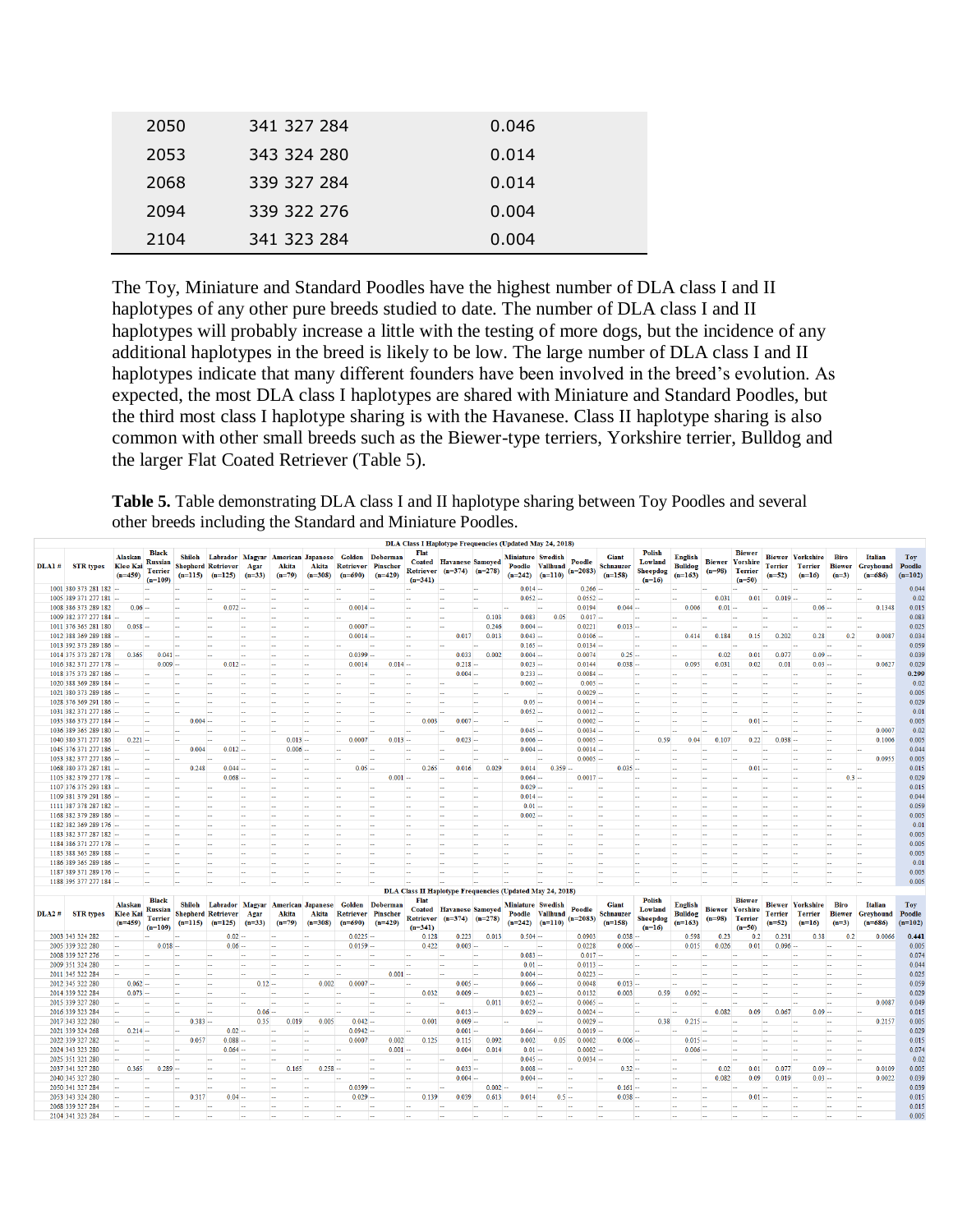The 1018 DLA class I and 2003 class II haplotypes are higher than expected by chance in Toy Poodles (also in Miniature Poodles), and are in linkage disequilibrium (i.e., inherited together). However, the numerous remaining haplotypes are much more random in their incidence. A founder or founder line with the 1018/1023 haplotypes has obviously played an important role in maintaining predominant phenotypes of the Miniature and Toy Poodle breeds and has been highly conserved. The question is whether dogs with these haplotypes have equilibrated within the breed or still enjoy a selection advantage. This can be answered by doing a standard genetic assessment on the frequency of alleles at the seven STR loci that determine the DLA class I and II haplotypes.

#### **B. A standard genetic assessment of breed heterozygosity using STRs that define the DLA Class I and II regions**

Another way to assess genetic diversity in the DLA class I and II regions is to apply the same types of statistics used to assess diversity across the genome as reported in Table 2 but compare allele frequencies at the seven STR loci that define the DLA Class I and II regions. Toy Poodles possess somewhat fewer average alleles per locus than Standard Poodles (7.00 vs. 7.86), but the average number of effective alleles per loci is higher (3.53 vs. 2.76). Therefore, a greater proportion of alleles are contributing to genetic diversity in the DLA in Toy Poodles than in Standard Poodles. The observed and expected heterozygosity (Ho and He) are higher in Toy Poodles than in Standard Poodles and are virtually identical in value, giving an inbreeding coefficient (F) in these DLA regions that is nearly zero (0.021). Therefore, it can be concluded that the common DLA class I and II haplotypes are not under positive selection at this time, but rather have become equilibrated in the population over time.

Table 6. Assessment of genetic diversity within DLA region using the frequencies of alleles for each of the 4 STR loci associated with DLA class I and the 3 STR loci associated with class II. (Updated October 10, 2019)

|           | N. | Na l | <b>Ne</b>                               | Ho. | <b>He</b> | - F |  |  |  |
|-----------|----|------|-----------------------------------------|-----|-----------|-----|--|--|--|
| Mean      |    |      | 142 7.286 3.569 0.685 0.705 0.027       |     |           |     |  |  |  |
| <b>SE</b> |    |      | $0.897$ $0.334$ $0.019$ $0.023$ $0.009$ |     |           |     |  |  |  |

### **V. Heritable diseases problems in the Toy Poodle**

Toy Poodles, like many small dogs, are long-lived (avg. 15 years). The breed suffers from several complex genetic traits that are common among miniature breeds such as patellar luxation, aseptic necrosis of the femoral head, collapsing trachea, and periodontal disease. Hip dysplasia occurs but is uncommon. Cushing's syndrome and heart valve degeneration increase in frequency with age. Obesity is a problem in the breed and increases with age. Hypoglycemia can be a problem in the smaller members of the breed.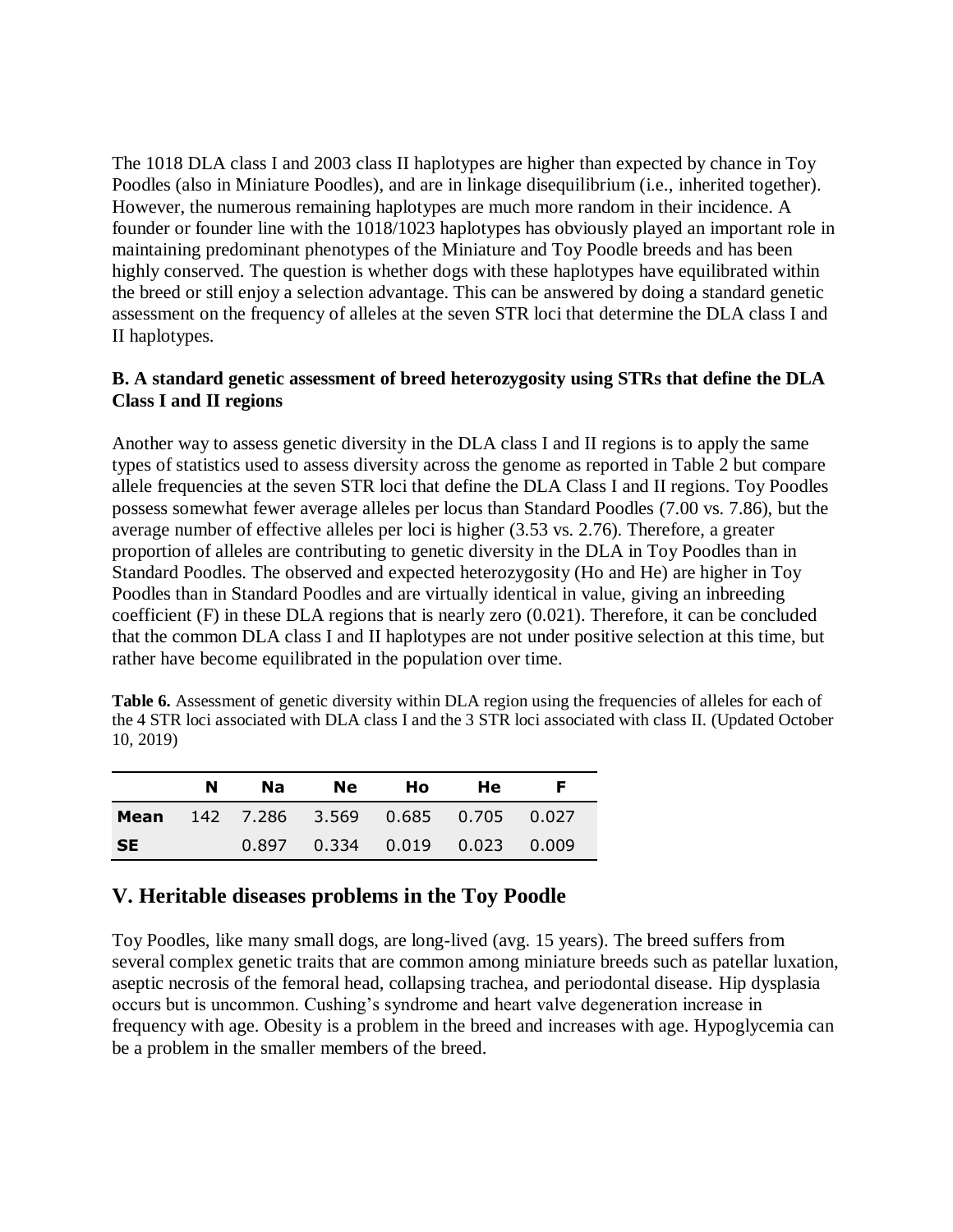Autoimmune disorders, such as sebaceous adenitis and Addison's disease are common in breeds such as the Standard Poodle, but much less common in Miniature and Toy Poodles. However, Toy Poodles can suffer from type 1 diabetes, immune mediated thrombocytopenia or hemolytic anemia, and granulomatous meningoencephalitis. Epilepsy is increasing incidence in many breeds in parallel with increasing incidence of autoimmune disorders. Otitis externa is a problem as it is in any dogs with this type of coat, drooping ears, hair growth down into the ear canal and skin allergies. Skin tumors, usually benign, are also a problem in the breed.

Progressive retinal atrophy and von Willebrand's disease type 1 are genetic disorders in the breed. Cataracts often occur within the first three years of life, also suggesting a heritable origin.

One of the emerging problems in Toy and Miniature Poodles is intravertebral disc disease (IVDD), something that is common in shorter and longer backed breeds such as the Dachshund and Corgi. The Toy and Miniature Poodle had two different body types: 1) "Correct or square", with legs long enough for their body height equal their length, and 2) short legs and a long back. The latter body type is much more susceptible to IVDD. Shortening of the legs was first thought to involve a single mutation in what is known as the FGF4 gene. The common mutation leads to what is called chondrodysplasia, a condition that leads to a moderate shortening of the legs and not associated with IVDD. This mutation has been introduced into many breeds of dogs to decrease the length of long bones and torso and cause some bowing of the front legs. Many Miniature Poodles possess this mutation and its associated phenotype. A second mutation in FGF4 has been recently described (see reference below) that causes a further shortening of the legs and lengthening of the back, but also causes weakness of the cartilage of the spinal discs (Brown et al., 2017). Breeds such as the Dachshund and Corgi have both mutations, explaining the extraordinary shortening of the legs and elongation of the back. The FGF4 mutation has been identified in Miniature Poodles that have suffered IVDD (Brown et al., 2017).

Brown EA, Dickinson PJ, Mansour T, Sturges BK, Aguilar M, Young AE, Korff C, Lind J, Ettinger CL, Varon S, Pollard R, Brown CT, Raudsepp T, Bannasch DL., 2017. FGF4 retrogene on CFA12 is responsible for chondrodystrophy and intervertebral disc disease in dogs. Proc Natl Acad Sci U S A. 114(43):11476-11481.

# **VI. Interpretation of DNA-based genetic testing**

Toy Poodles have among the greatest amount of genetic diversity of any breed tested to date. This diversity is evident in the genomic autosomes as well as in important regions such as the DLA. This genetic (genotypic) diversity can be attributed to the tremendous phenotypic diversity found between individuals of the "variety." This genetic diversity is a result of a large founder population and introgressions from several breeds other than Standard or Miniature Poodle varieties; breed popularity and large population size favoring random mate selection; a relatively loose standard including different coats, coat colors; and a range of sizes and body types. Breeders have been also diligent in selecting the least related parents available to them, as indicated by the small amount of allele and haplotype sharing.

Although breed-wide standard genetic assessments indicate that the breed is very heterogeneous, internal relatedness (IR) scores indicate that there is still a proportion of individual Toy Poodles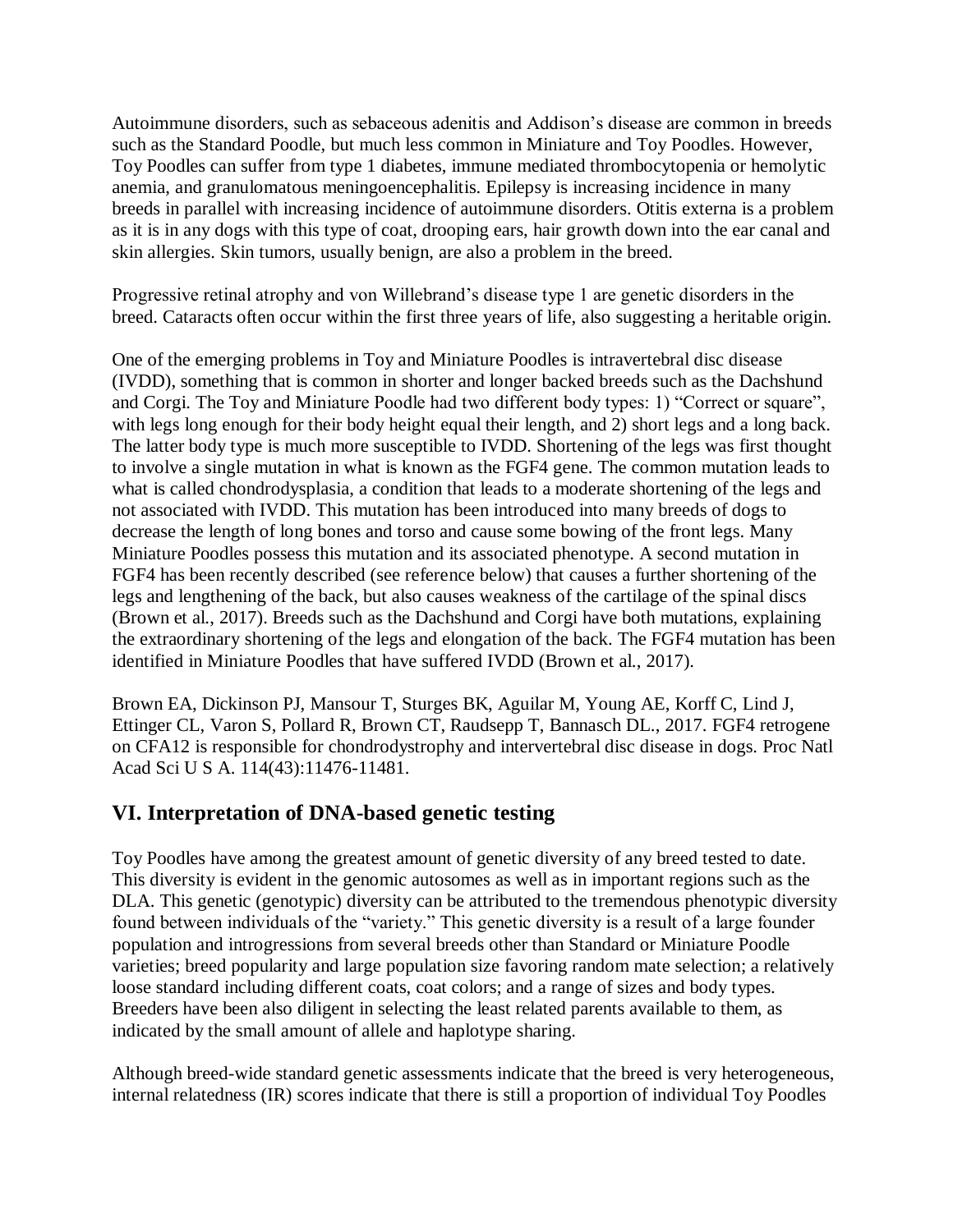that are offspring of parents that are quite related, sometimes to the equivalent level of full siblings. It is important to identify such individuals or bloodlines prior to breeding to find mates that will produce puppies that have much lower IR scores. This should not be a great problem as the breed has great genetic diversity from which to select the best mates.

# **VII. How to use apply this information**

#### **A. Certificates for sharing of genetic information**

After a sample is submitted for genetic testing, the identity of the dog and owner will be replaced by a laboratory barcode identifier. This identifier will be used for all subsequent activities. After testing, each owner will be provided with a certificate that reports the internal relatedness,



genomic STR genotypes and DLA class I and II haplotypes for the dog(s) tested. The diversity of alleles at each of the [genomic STR loci](https://www.vgl.ucdavis.edu/services/dog/GeneticDiversityInToyPoodlesSTRInfo.php) and their frequency in the population were used to determine the genetic relatedness and diversity. The internal relatedness value for the dog being tested is related to the population as a whole.



#### **B. How are DNA based genetic markers best used by breeders?**

The goal for Toy Poodle breeders should be to maintain the large amount of genetic diversity that exists in the breed and to continue to randomly select mating pairs to avoid the low proportion of highly inbred individuals. IR values, because they reflect the unique genetics of each individual, cannot be used as the criteria for selecting ideal mates. A breeding pair with identical IR values can have genetically distinct parents and produce puppies significantly more or less diverse than their parents. Conversely, a mating between dogs with high IR values, providing they are genetically different, may produce puppies having much lower IR scores than either parent. A mating between a dog with a high IR value and a low IR value, providing the latter is much different in genomic allele and allele frequencies and DLA haplotypes, will produce puppies much more diverse than the highly inbred parent. Breeders should also realize that a litter of puppies may have a wide range of IR values, depending on the comparative